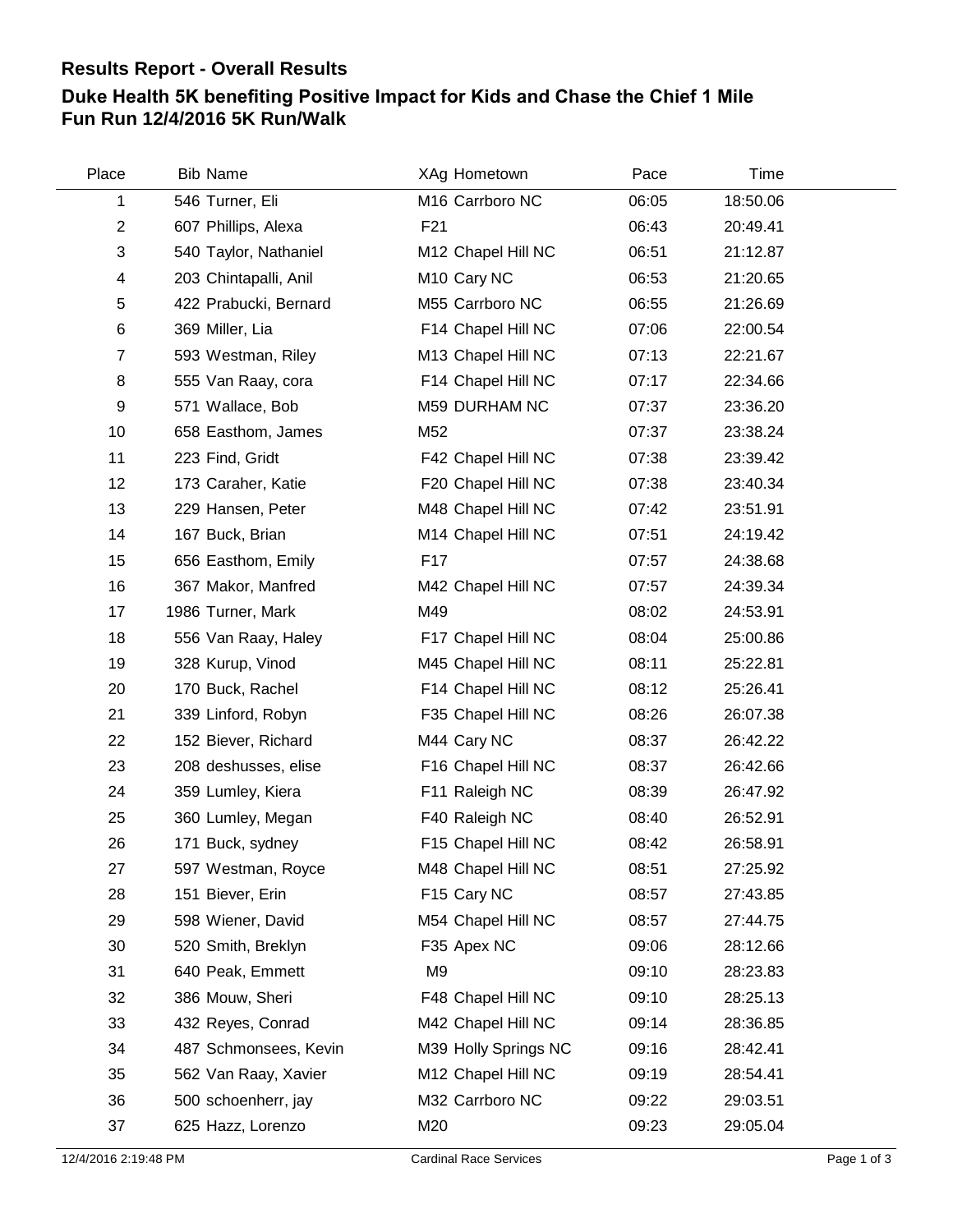| Place | <b>Bib Name</b>              | XAg Hometown         | Pace  | Time     |  |
|-------|------------------------------|----------------------|-------|----------|--|
| 38    | 420 Porter, Warren           | M47 Chapel Hill NC   | 09:30 | 29:25.84 |  |
| 39    | 591 Westman, Derek           | M16 Chapel Hill NC   | 09:31 | 29:30.19 |  |
| 40    | 502 Schoenherr, Sarah        | F33 Carrboro NC      | 09:31 | 29:31.27 |  |
| 41    | 221 Enders, Johna            | F49 Chapel Hill NC   | 09:33 | 29:36.16 |  |
| 42    | 468 Rogers, Kim              | F45 Carrboro NC      | 09:36 | 29:46.11 |  |
| 43    | 648 Cunningham, Jenny        | F32                  | 09:37 | 29:49.16 |  |
| 44    | 657 Easthom, Laurin          | F <sub>52</sub>      | 09:39 | 29:53.66 |  |
| 45    | 352 Loop, Matthew            | M28 Chapel Hill NC   | 09:48 | 30:24.14 |  |
| 46    | 321 Kurup, Kavi              | M9 Chapel Hill NC    | 09:57 | 30:50.42 |  |
| 47    | 627 Mcgarry, Steven          | M60                  | 10:00 | 31:00.99 |  |
| 48    | 387 nanney, grace            | f17 Chapel Hill NC   | 10:02 | 31:05.17 |  |
| 49    | 237 Harris, Alexis           | F41 Chapel Hill NC   | 10:08 | 31:25.38 |  |
| 50    | 527 Taylor, An'Drea          | F34 Durham NC        | 10:13 | 31:38.91 |  |
| 51    | 544 Taylor, Paul             | M52 Chapel Hill NC   | 10:14 | 31:42.17 |  |
| 52    | 604 Berkley, Jordan          | M57                  | 10:17 | 31:54.13 |  |
| 53    | 116 Berkleys, Ila            | F52 Chapel Hill NC   | 10:17 | 31:54.18 |  |
| 54    | 285 Joseph, Sophie           | F18 Chapel Hill NC   | 10:29 | 32:31.42 |  |
| 55    | 521 Stutzman, Chelcy         | F39 Chapel Hill NC   | 10:32 | 32:37.82 |  |
| 56    | 634 Peak, Kelly              | F43                  | 10:38 | 32:56.41 |  |
| 57    | 284 Jones, Tammy             | F45 DURHAM NC        | 10:38 | 32:57.41 |  |
| 58    | 101 Anderson, Hope           | F16 Chapel Hill NC   | 10:40 | 33:04.17 |  |
| 59    | 335 Leyva, Ernesto           | M32 Raleigh NC       | 10:43 | 33:14.67 |  |
| 60    | 486 Schmonsees, Cathleen     | F35 Holly Springs NC | 10:45 | 33:19.66 |  |
| 61    | 153 Brown, Dan               | M29 Hillsborough NC  | 10:47 | 33:25.86 |  |
| 62    | 165 Brown, Heather           | F26 Hillsborough NC  | 10:47 | 33:26.16 |  |
| 63    | 279 Jarillo Contreras, Angel | M35 Apex NC          | 10:51 | 33:37.66 |  |
| 64    | 583 Wallace, Roberta         | F59 DURHAM NC        | 10:54 | 33:46.42 |  |
| 65    | 515 Sifferman, Teresa        | F28 Raleigh NC       | 11:00 | 34:04.92 |  |
| 66    | 633 Tobias, Christine        | F <sub>50</sub>      | 11:01 | 34:07.66 |  |
| 67    | 415 Porter, Logan            | M10 Chapel Hill NC   | 11:13 | 34:44.91 |  |
| 68    | 414 Porter, Kristine         | F48 Chapel Hill NC   | 11:13 | 34:44.92 |  |
| 69    | 665 Minogue, Valeries        | F <sub>55</sub>      | 11:25 | 35:24.16 |  |
| 70    | 667 Minogue, Mikes           | M55                  | 11:25 | 35:24.92 |  |
| 71    | 646 Buviindran, Bhairavy     | F16                  | 11:38 | 36:04.41 |  |
| 72    | 196 Charney, Ava             | F9 Carrboro NC       | 11:43 | 36:18.18 |  |
| 73    | 180 Charney, Amy             | F48 Carrboro NC      | 11:43 | 36:18.91 |  |
| 74    | 547 Van Dis, Anna            | F43 Durham NC        | 11:45 | 36:24.42 |  |
| 75    | 348 Liston, Cynthia          | F49 Chapel Hill NC   | 12:02 | 37:19.43 |  |
| 76    | 110 Berkley, Jonah           | M13 Chapel Hill NC   | 12:04 | 37:23.42 |  |
| 77    | 608 Fields, Kathryn          | F <sub>13</sub>      | 12:08 | 37:36.66 |  |
| 78    | 514 Schwartz, Peter          | M42 Chapel Hill NC   | 12:11 | 37:45.18 |  |